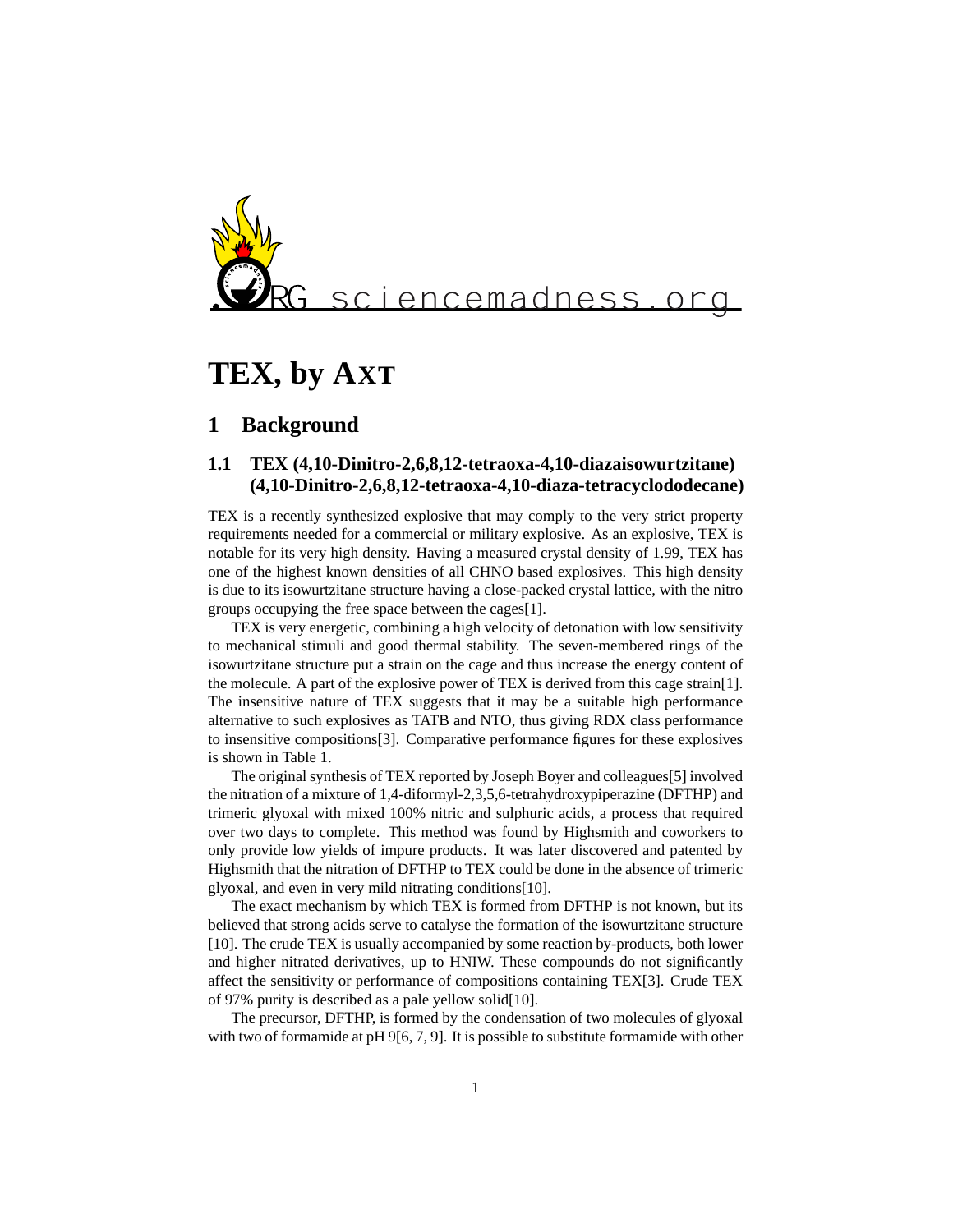|            | Calculated                                                                                                              |     |                   | Measured                                                      |          |  |                   |       |
|------------|-------------------------------------------------------------------------------------------------------------------------|-----|-------------------|---------------------------------------------------------------|----------|--|-------------------|-------|
| Explosive  | $\begin{array}{ l c c c c c c c c }\n\hline \text{Density} & \text{P}_{CJ} & \text{Impact} & \text{Impact} \end{array}$ |     |                   |                                                               |          |  |                   |       |
|            |                                                                                                                         |     |                   | $(g/cm^{3})$ $(m/s)$ $(Kbar)(g/cm^{3})$ $(m/s)$ $(Kbar)$ (cm) |          |  |                   |       |
| <b>TEX</b> | 1.99                                                                                                                    |     | 8665 370.00 1.99  |                                                               |          |  | 33                | 24.25 |
| <b>RDX</b> | 1.82                                                                                                                    |     | 8802 359.58 1.77  |                                                               | 8700 338 |  | 3.5               | 5.90  |
| <b>HMX</b> | 1.90                                                                                                                    |     | 9046 392.56 1.905 |                                                               | 9110 390 |  | 1.8               | 6.40  |
| <b>NTO</b> | 1.91                                                                                                                    |     | 8120 306.99       |                                                               |          |  |                   | 71.71 |
| <b>NQ</b>  | 1.710                                                                                                                   |     | 8348 286.39 1.55  |                                                               | 7650     |  |                   | 43.45 |
| References |                                                                                                                         | [3] |                   |                                                               | [2]      |  | $\lceil 3 \rceil$ | [4]   |

Figure 1: Properties of selected explosives. RDX: Cyclotrimethylenetrinitramine; HMX: Cyclotetramethylenetetranitramine; NTO: 3-nitro-1,2,4-triazol-5-one; NQ: Nitroguanidine

suitable amines, such as sodium sulphamate, to form the analogous disodium-2,3,5,6 tetrahydroxypiperazine-1,4-disulphamate, which can be nitrated to TEX though reportedly with heavy contamination by reaction byproducts[10]. DFTHP is also the precursor to other highly energetic explosives such as HHTDD[9] and 1,4-diformyl-2,3,5,6 tetranitratopiperazine[7, 8].

## **2 Synthesis**





#### **2.1 1,4-diformyl-2,3,5,6-tetrahydroxypiperazine (DFTHP)**

145 g (1 mol) 40% glyoxal was combined with 45 g (1 mol) formamide at room temperature in a 600 mL beaker. No increase in temperature was observed. A dilute solution of sodium hydroxide was then dripped into the combined solution until a pH of 9 was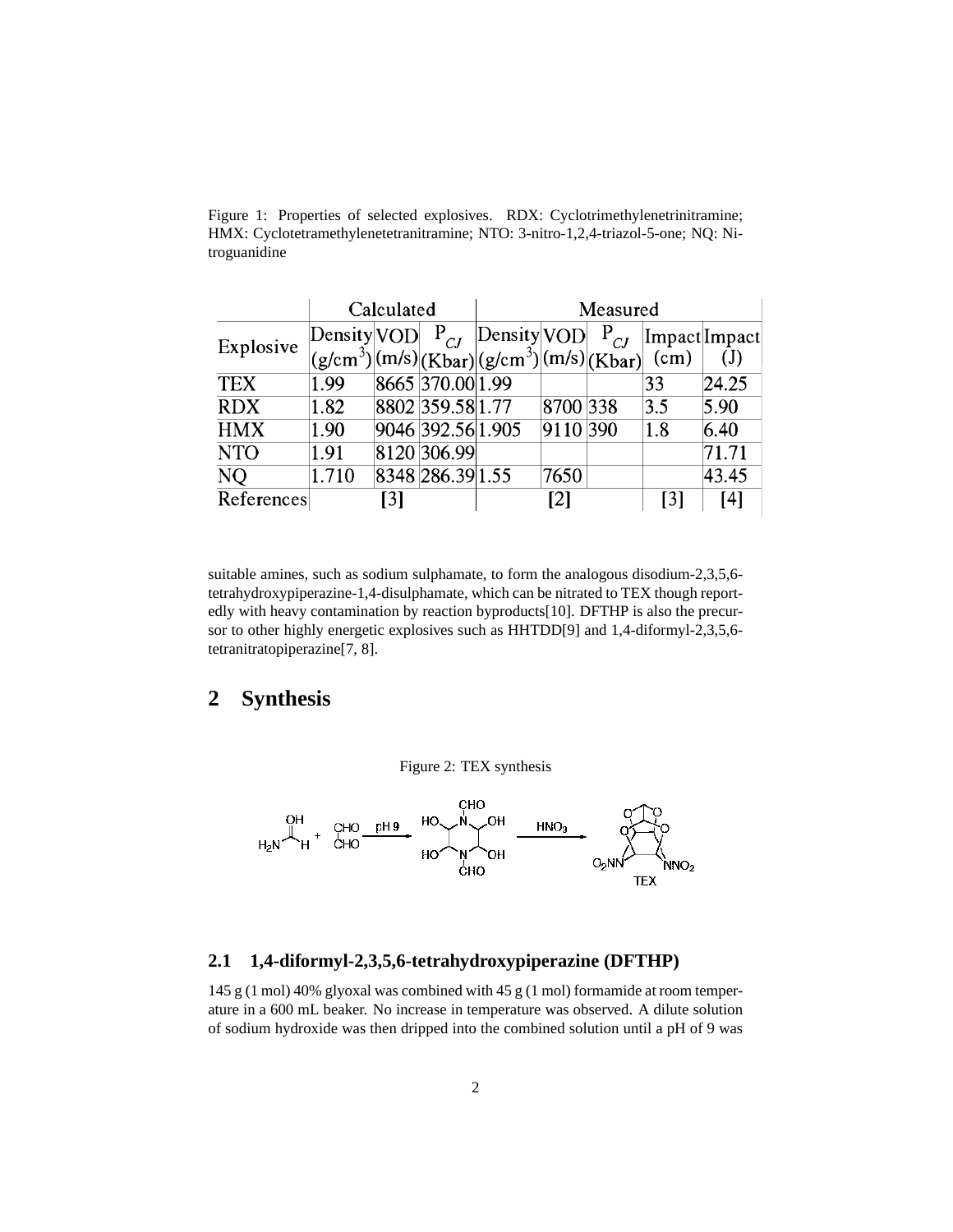determined by litmus paper. A slow exothermic reaction increased the temperature from 20°C to 50°C over ~30 minutes. The solution turned yellow to orange and a large volume of small white crystals precipitated which solidified the solution (Figure 3). The solid solution was broken up by stirring and left to return to room temperature. The white precipitate was then filtered, flushed with 300 mL ethanol and dried to give 63 g (61%) of free flowing white crystals.

Figure 3: Condensation and precipitation of DFTHP



#### **2.2 4,10-Dinitro-2,6,8,12-tetraoxa-4,10-diaza-tetracyclododecane (TEX)**

A mixed acid solution was made, comprised of 50 g potassium nitrate and 140 g 98% sulphuric acid. The mixed acids were then heated up to 60°C and placed under vigorous stirring via a drill press. 20 g DFTHP was then added in one portion. The solution foamed and gassed as an exothermic reaction raised the temperature to 75°C over ~20 minutes (Figure 4). Stirring was continued until the reaction subdsided and temperature dropped to 25°C. The solution was then dumped with vigorous stirring into 750 mL cold water which resulted in a very fine, fluffy precipitate (Figure 4). The precipitate was then filtered, rinsed with water, then with dilute sodium bicarbonate, finally with water again and dried. The very fine mud-like substance (Figure 5) was then powdered and extracted with 200 mL acetone. Evaporation of the acetone extract deposited 3.3 g of crude TEX as a fine pale yellow powder (Figure 5). The crude TEX deflagrated with a hissing flame leaving a small quantity of black residue and could not be initiated by striking with a hammer on steel.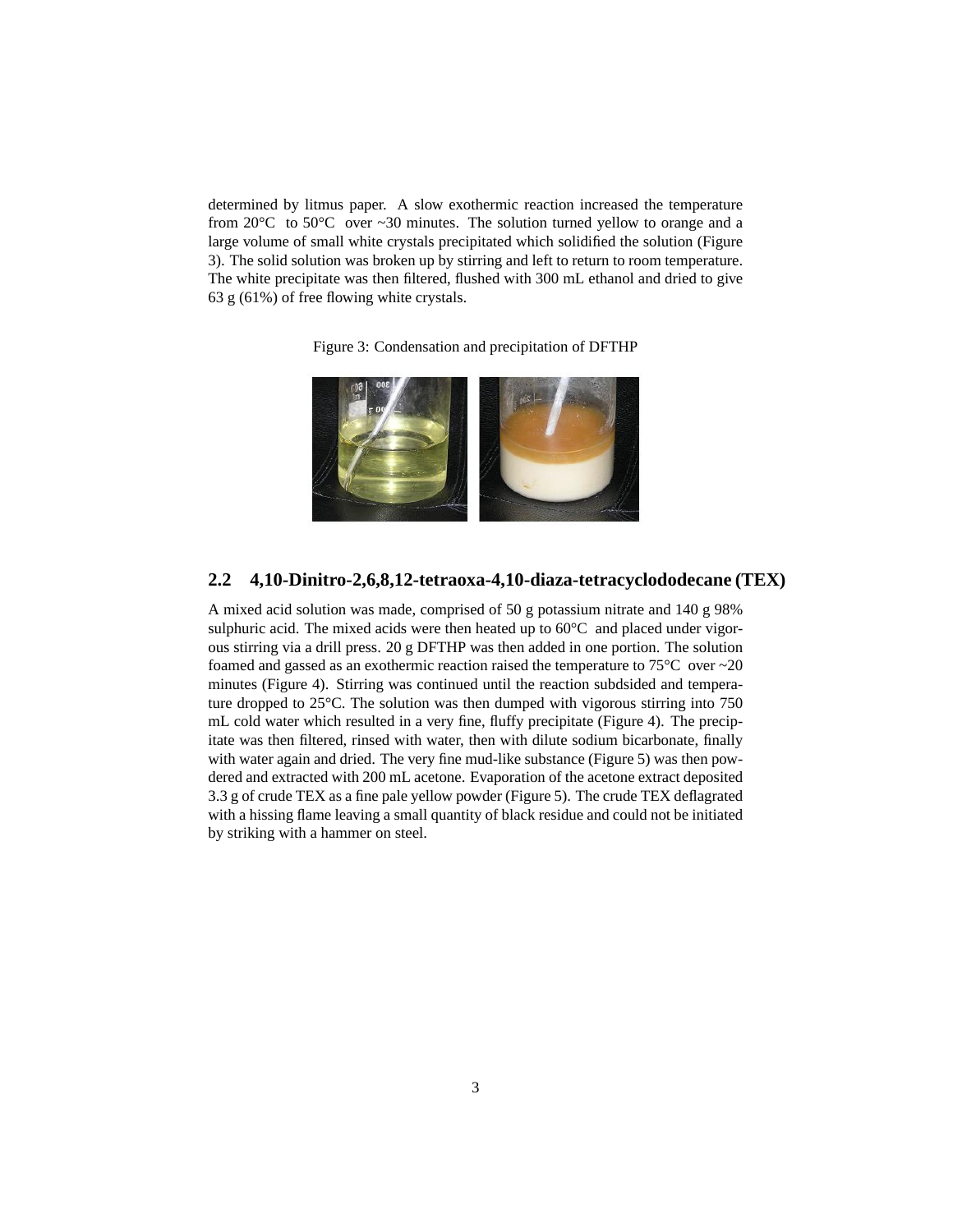Figure 4: Nitration of DFTHP (left); fluffy precipitate in water (right).



Figure 5: Drying crude precipitate (left); acetone extract of TEX (right).



## **References**

- [1] K. Karaghiosoff, K; Klapötke, T; Michailovski, A and Holl, G. "4,10-Dinitro-2,6,8,12-tetraoxa-4,10-diazaisowurtzitane (TEX): a nitramine with an exceptionally high density." Acta Crystallographica Section C; 58, Part 9, 580-581; 2002.
- [2] Dobratz, B and Crawford, P. "LLNL Explosives Handbook Properties of Chemical Explosives and Explosive Simulants." Lawrence Livermore National Laboratory, California, 1985.
- [3] Lund, G; Highsmith, T; Braithwaite, P; Wardle, R. "Insensitive High Performance Explosive Compositions." US patent #5529649, 1996.
- [4] Zemen, S. "New Aspects of Impact Reactivity of Polynitro Compounds. Part IV. Allocation of Polynitro Compounds on the Basis of their Impact Sensitivities." Propellants, Explosives, Pyrotechnics; 28; No. 6, 2003.
- [5] V. T. Ramakrishnan, M. Vedachalam, and J. H. Boyer, Heterocycles; 31; 479, 1990.
- [6] Sidney, V.; Clifford, M. and Barker, R; "The Formation of N,N'- Dihydroxyethylenebisamides from Glyoxal and Selected Amides." Journal of Organic Chemistry; 30(4); 1195-1199,1965.